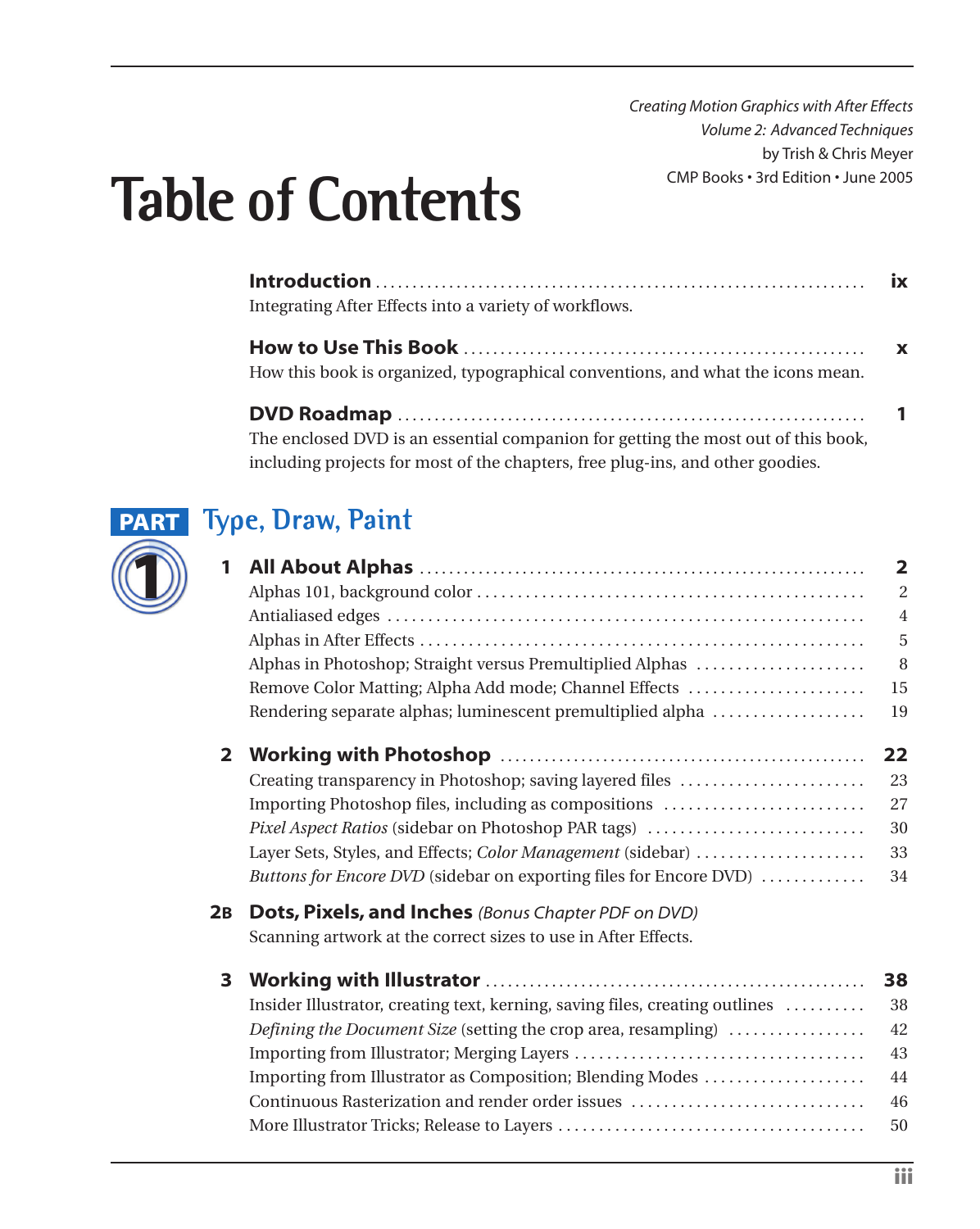|                                                                               | 52 |
|-------------------------------------------------------------------------------|----|
| Getting started, editing and managing strokes; Paint on Transparent           | 52 |
|                                                                               | 56 |
| Eraser tool; erase Paint Only and Erase Last Stroke options                   | 58 |
| Animating strokes; using Write On Mode, replacing strokes                     | 60 |
| Rotoscoping; Brush Tips and tablets; interpolating strokes; Effects and Paint | 62 |
| Clone Stamp tool; Clone Presets; Clone Source Overlay; Source Time Shift      | 66 |
| Using Motion Tracking and Expressions to automate cloning                     | 70 |
| Random Paint Splatters: painting in a straight line, copy/pasting strokes     | 73 |

#### **4B Vector Paint** *(Bonus Chapter PDF on DVD)*

This legacy paint and rotoscoping plug-in still has its fans. Since it offers some features not supported by Paint, we demonstrate ways to use it in production.

#### **Animation Assistants PART**

**2**

| 5  | Keyframe Assistants from Third Parties (3D Assistants, Useful Assistants)                                                                                                                                                                      |                                                              | 74<br>74<br>76<br>81<br>82                |
|----|------------------------------------------------------------------------------------------------------------------------------------------------------------------------------------------------------------------------------------------------|--------------------------------------------------------------|-------------------------------------------|
| 6  | Creating expressions, including using the pick whip<br>Mixing and matching parameters, ranges, and dimensions<br>Building more complex expressions, including wiggle<br>Scripting Overview (sidebar on controlling After Effects with scripts) |                                                              | 86<br>90<br>92<br>98<br>101<br>106<br>114 |
| 6в | <b>Deeper Modes of Expression</b> (Bonus Chapter PDF on DVD)<br>Diving deeper into the expression language.<br>Making decisions, including if/then/else statements                                                                             | 3<br>9<br>11<br>16<br>19<br>21<br>29<br>35<br>38<br>42<br>45 |                                           |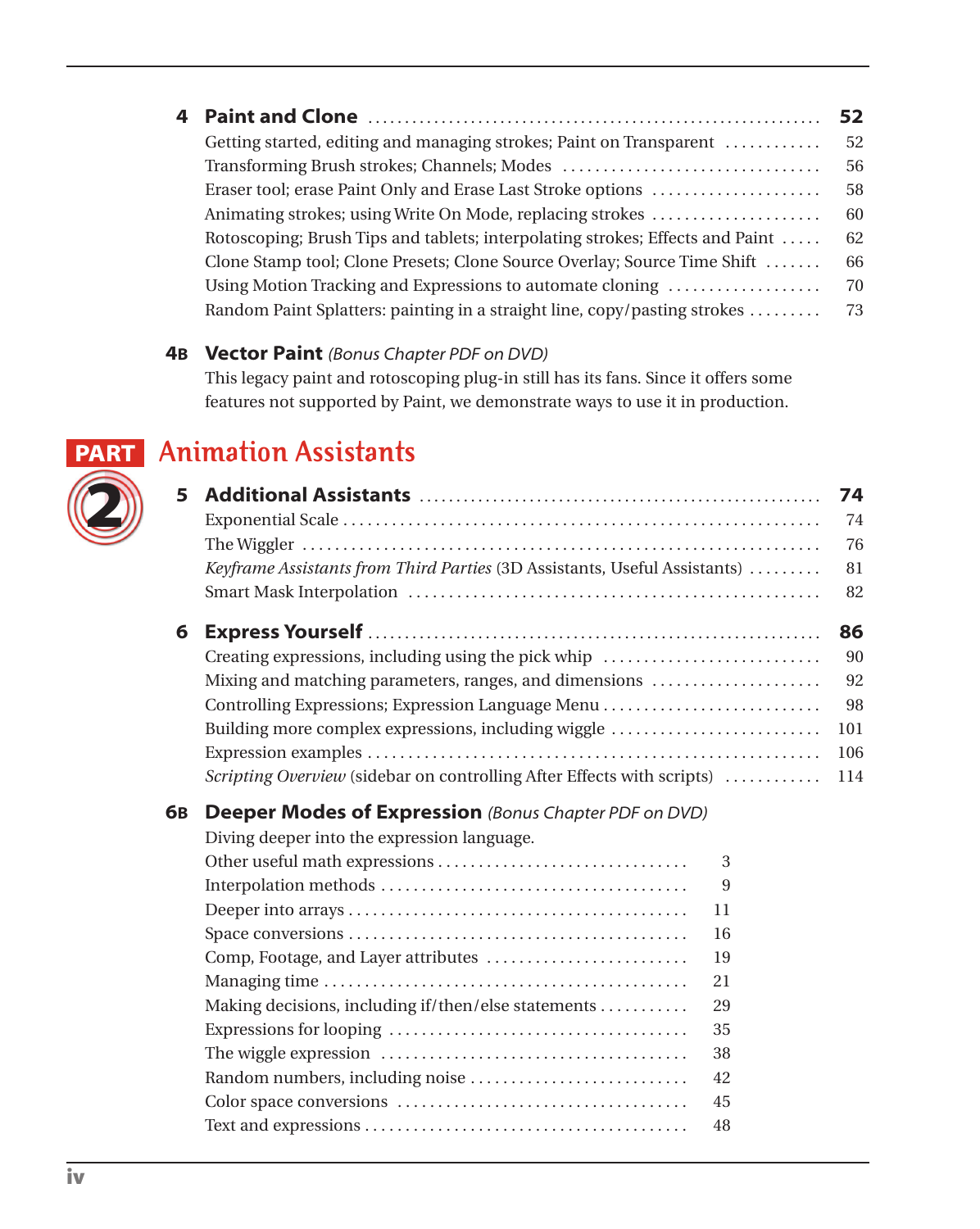

# **PART** More on Effects

| 7  |                                                                         |     |
|----|-------------------------------------------------------------------------|-----|
|    |                                                                         | 118 |
|    |                                                                         | 119 |
|    |                                                                         | 124 |
|    |                                                                         | 127 |
|    | A Few of our Favorite Things (sidebar on third party effects)           | 129 |
|    |                                                                         | 132 |
| 8  |                                                                         |     |
|    |                                                                         | 134 |
|    |                                                                         | 137 |
|    | Adjusting color by channels, brightness, and with keying; "Instant Sex" | 139 |
|    | Third Party Magic (Digital Film Tools and Magic Bullet)                 | 143 |
|    |                                                                         | 144 |
| 9  |                                                                         |     |
|    |                                                                         | 146 |
|    |                                                                         | 148 |
|    |                                                                         | 152 |
| 10 |                                                                         |     |
|    |                                                                         | 158 |
|    |                                                                         | 160 |
|    |                                                                         | 163 |
|    |                                                                         | 166 |
|    |                                                                         | 168 |
|    |                                                                         |     |

#### **10B Color Difference Keyer** *(Bonus Chapter PDF on DVD)* How to use the most powerful of the Adobe keyers.



# **Working with Audio PART**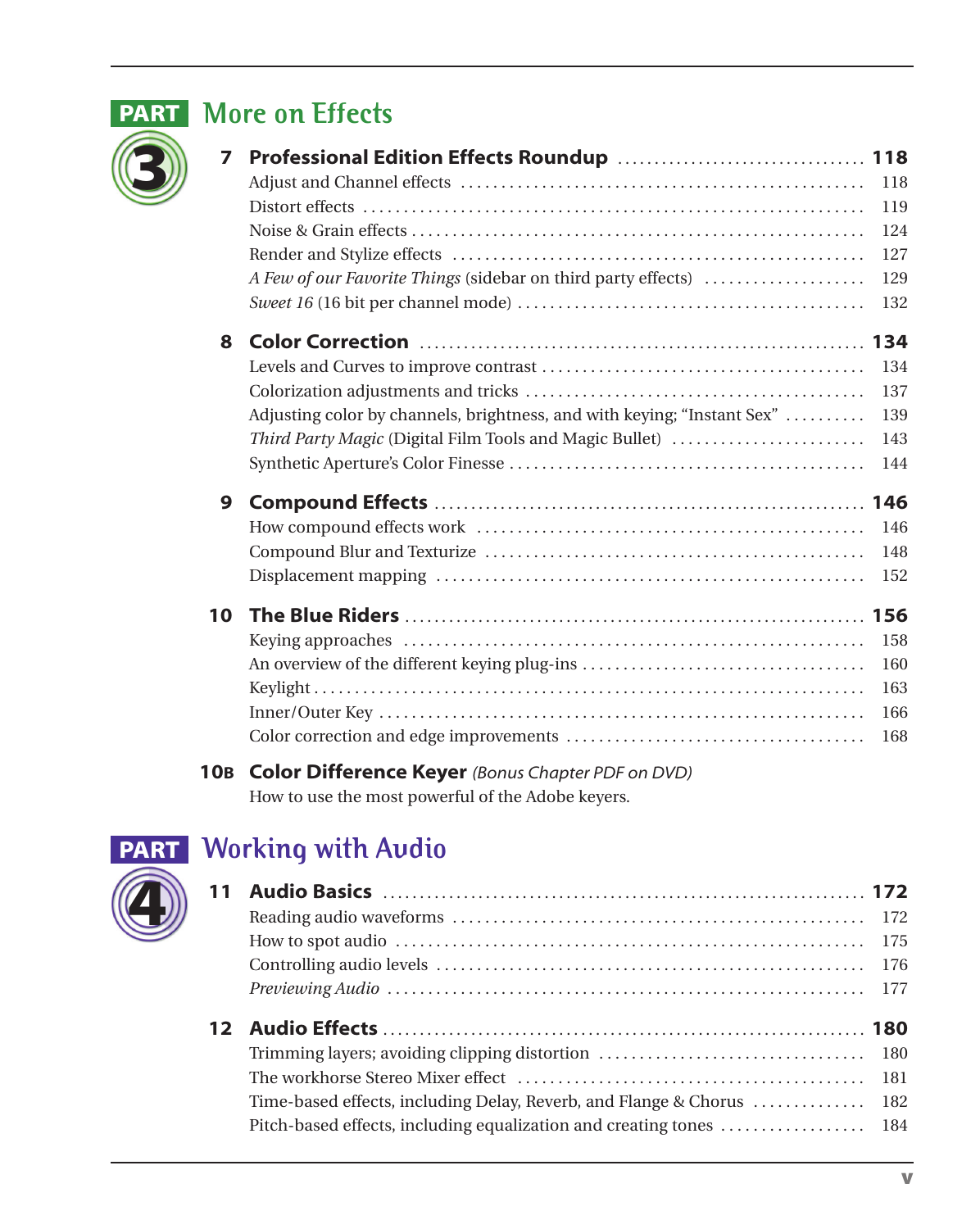

# **PART** Time and Tracking

| 13 |                                                                         |     |
|----|-------------------------------------------------------------------------|-----|
|    |                                                                         | 188 |
|    | Manipulating the speed of clips to change the action                    | 192 |
|    |                                                                         | 195 |
|    | Manipulating keyframed animation, sequenced layers, and frame sequences | 196 |
| 14 |                                                                         |     |
|    |                                                                         | 200 |
|    |                                                                         | 202 |
|    | Echo, Time Difference, and Time Displacement                            | 204 |
|    | Third party time-based effects, including the bundled Cycore FX         | 210 |
| 15 |                                                                         |     |
|    |                                                                         | 212 |
|    |                                                                         | 217 |
|    | Masking and Motion Stabilization (sidebar on keeping masks stationary)  | 219 |
|    |                                                                         | 220 |
| 16 |                                                                         |     |
|    |                                                                         |     |
|    |                                                                         | 224 |
|    | Tracking Position, including working with the Attach Point              | 226 |
|    |                                                                         | 228 |
|    |                                                                         | 229 |



# **NLE, 3D, and Web Integration PART**

| 17 | An overview of managing the workflow between After Effects and other<br>common production tools. |     |
|----|--------------------------------------------------------------------------------------------------|-----|
| 18 |                                                                                                  |     |
|    |                                                                                                  | 239 |
|    |                                                                                                  | 241 |
|    | Avid systems (using Automatic Duck Pro Import AE)                                                | 245 |
|    |                                                                                                  | 247 |
| 19 |                                                                                                  |     |
|    |                                                                                                  | 250 |
|    | Importing camera moves from different 3D packages                                                | 261 |
|    |                                                                                                  | 276 |
|    | Multilayer compositing and compositing tricks                                                    | 282 |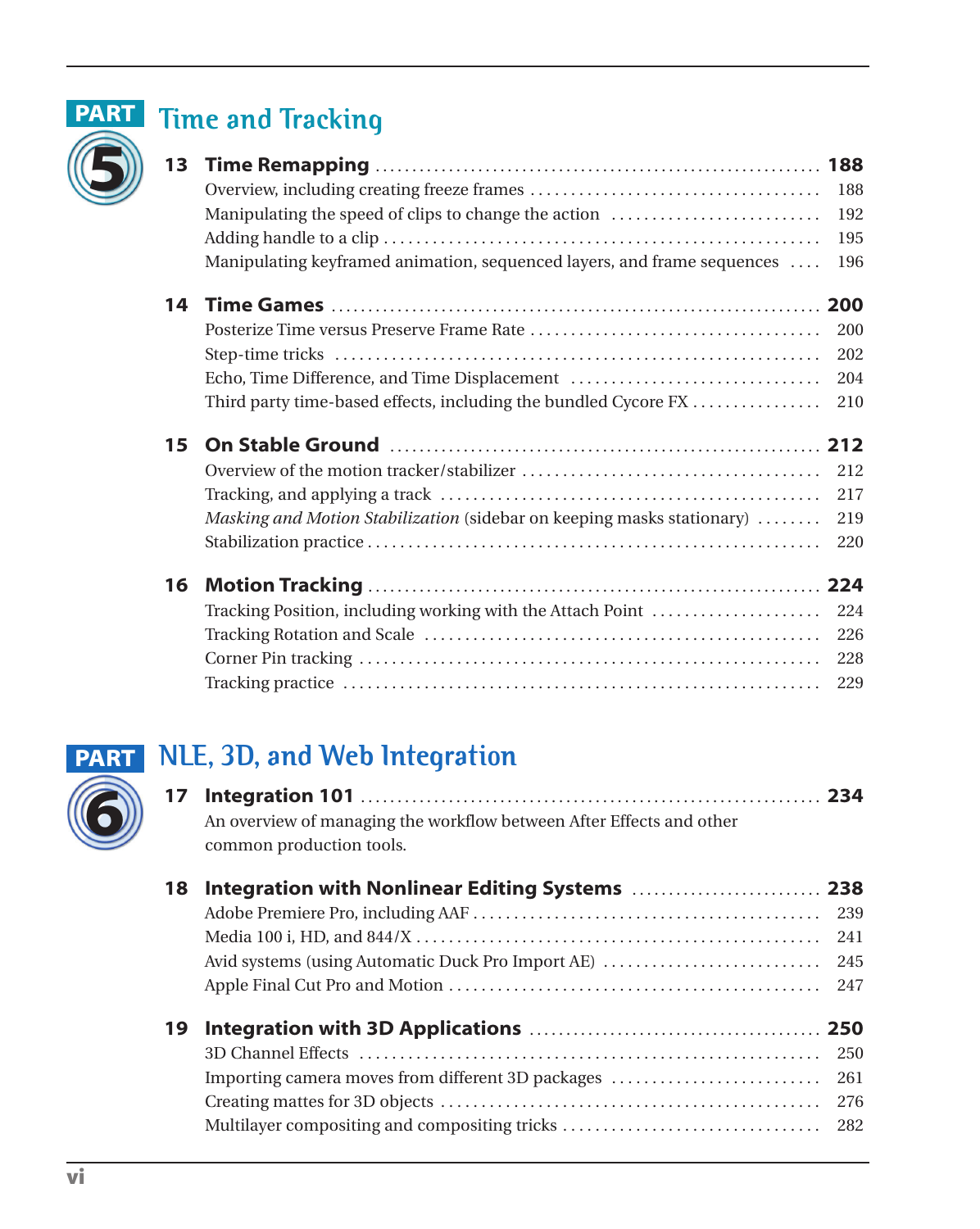# **7**

### **Format Issues and Rendering PART**

| 21 | Frame sizes and nonsquare pixels; anamorphic widescreen<br>Previewing your work on a real video monitor                                                                         | 296<br>298<br>303<br>306        |
|----|---------------------------------------------------------------------------------------------------------------------------------------------------------------------------------|---------------------------------|
| 22 | Fields and interlacing explained, including deinterlacing sources                                                                                                               | 308<br>313<br>315<br>319        |
| 23 | Pulldown explained, including Advanced Pulldown                                                                                                                                 | 324<br>325<br>327<br>329        |
| 24 |                                                                                                                                                                                 |                                 |
|    | The difference between computer and video luminance ranges<br>Converting between different luminance ranges<br>Superblack (sidebar on keying based on special luminance levels) | 330<br>331<br>337<br>337<br>339 |
| 25 | Dealing with square pixel sources, and working square                                                                                                                           | 342<br>345<br>348<br>349        |